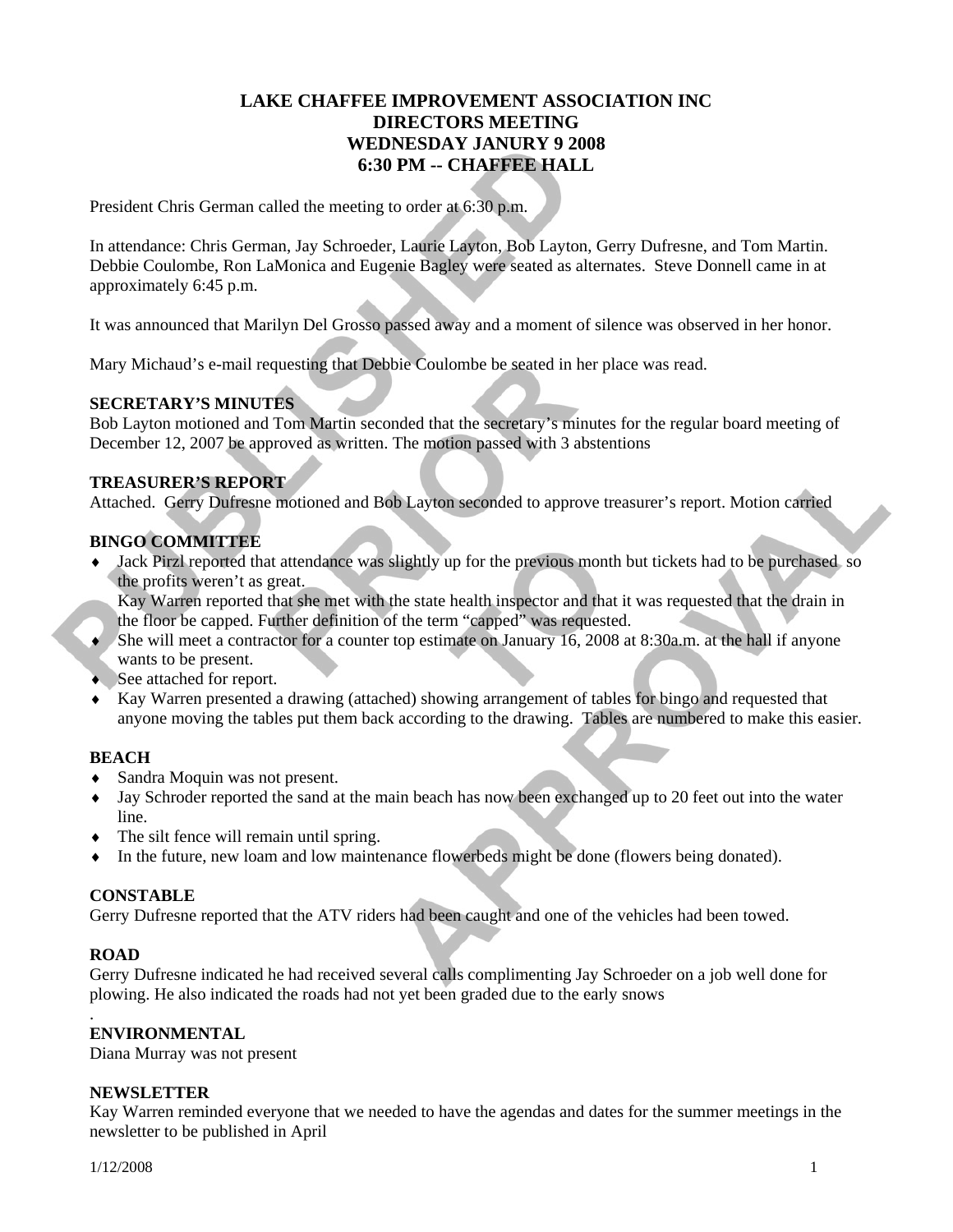#### **FINANCIAL**

- ♦ Eugenie Bagley reported all programs now set up on computers.
- ♦ It was requested she obtain a list of all properties owned by the LCIA and also to double check with the town to make sure all homes and properties are listed and receiving tax assessments.
- ♦ Jay Shroder indicated he thought there were 5 houses on Short Lane but that he did not see 5 houses on the tax records for the same street.

#### **VOLUNTEER**

Steve Donnell had nothing to report

#### **STRATEGIC PLANNING**

Steve Donnell had nothing to report

#### **SOCIAL**

Chris German reported the New Year's Eve party was attended by approximately 8 families and that it was a great success. The next plan is for an ice skating party.

#### **FUND RAISING**

- ♦ Sandra Moquin was not present. Chris German indicated that he and Laura Koropatkin were working to set up a Safe Boating Course. It will be held March 1, 2008 at the hall, and will be \$10 per person and would be approximately 8 hours long.
- ♦ Chris German said he would be teaching the course and all proceeds would go to the LCIA, as he is not taking a fee for teaching the course. Call Laura Koropatkin or Chris German if interested.

#### **CORRESPONDANCE**

A letter was read from Mary Michaud requesting Debbie Coulombe be seated for her in her absence.

#### **OLD BUSINESS**

- ♦ Kay Warren requested a key for the hall. It was suggested by Laurie Layton that the keys be numbered and assigned so we had a record of who had them.
- ♦ Keys were distributed.
	- #1 Chris German,
	- #2 Jay Schroder,
	- #3 Kay Warren,
	- #4 Laurie Layton
	- #5 Gerry Dufresne
	- #6 Laurie Layton
	- Jack Pirzl & Sandy Moquin also have keys. Numbers will be assigned and engraved at the next meeting
- ♦ A discussion followed of the proposed home business ordinance licensing and procedures.
- ♦ Modifications were made to the proposal.
- ♦ It was suggested we have a special meeting devoted solely to the discussion of the document. The agenda will be posted and public comment is not scheduled for that meeting. This meeting will take place on January 23, 2008 at 6:30p.m at the hall.
- ♦ It was also requested that Laurie Layton draft a letter that will be mailed to the town of Ashford requesting no permits be allowed without prior approval from LCIA.

Gerry Dufresne moved the meeting be adjourned and Tom Martin seconded. The motion passed and the meeting was adjourned at 8:30p.m.

Respectfully submitted, Laurie Layton secretary.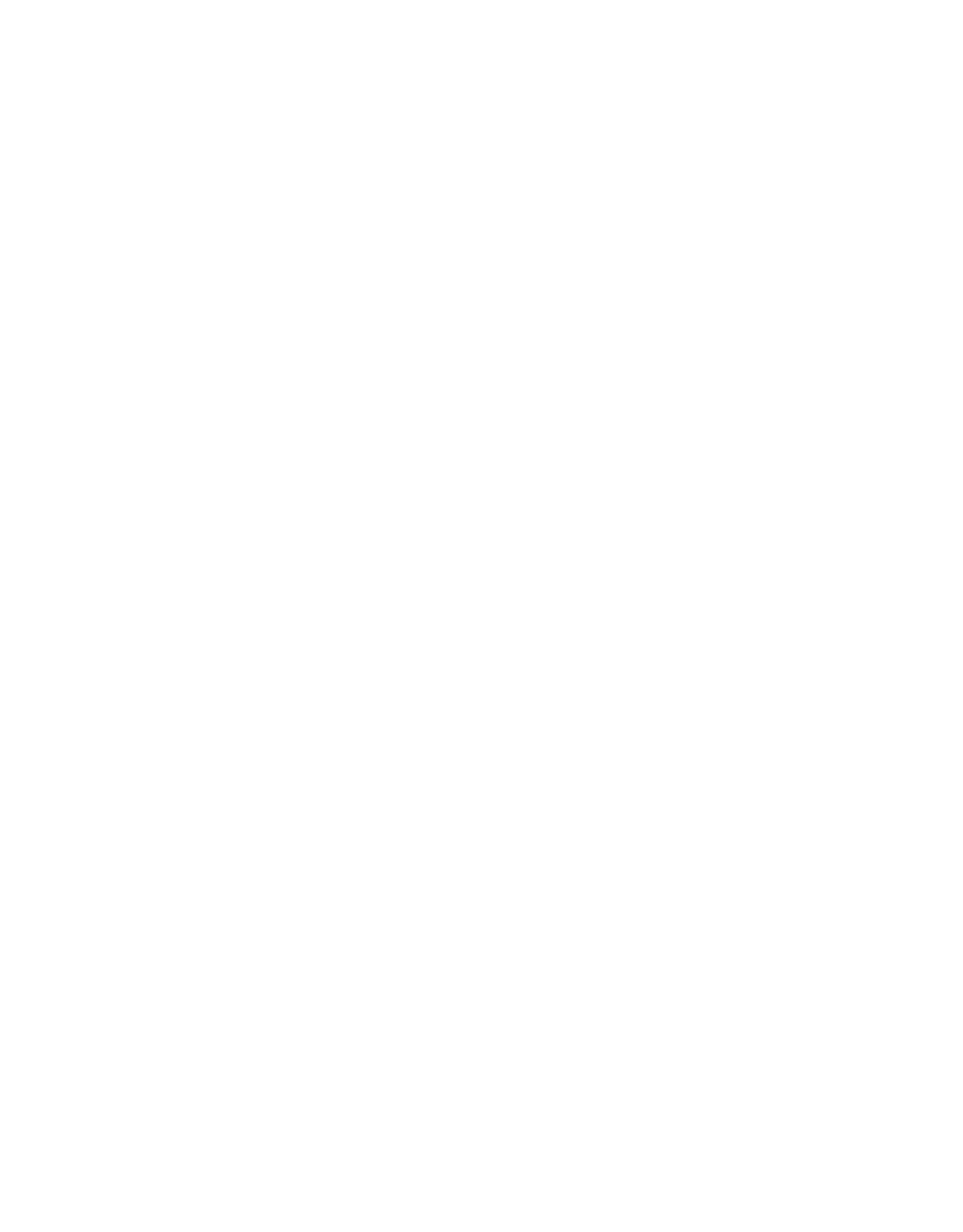RECAP FROM 12/12/07 to 12/27/07/2/31/07

| 12/21/07     | Inton Stoings       | 13.38      |
|--------------|---------------------|------------|
| 122107       | n on Checking       | .47        |
| 12/29/07     | Association TAPES   | 1500.00    |
| 12/29/07     | Interest on         |            |
|              | Passdue Acct        | 17.16      |
| 12/29107     | DONNA BURKEY        | 25.00      |
| 12/29/07     | Meanser Donations   | 17.32      |
| 12129107     | Newsletter Ade      | 115.00     |
|              | Sale of Sweatshirts | $110 - 00$ |
| 2/31/07      | MARGARET JAMES      | 484.34     |
| 31107        | B. JOHN KOCZEWSKI   | 299.06     |
| 12/31/07     | MILDRED ROCZEUSKI   | 299.06     |
| 13110        | IVOU M WASKO        | 299.06     |
|              |                     |            |
|              |                     |            |
|              |                     |            |
| otal Incorre |                     | 8+798.33   |
|              |                     | 3179.85    |

# Recap of  $\frac{12}{1207}$  to  $\frac{12}{9967}$   $12/3$

| 12/15/07       |                                                      |             |
|----------------|------------------------------------------------------|-------------|
|                | Ataples (Office Scryptes)<br>Ink, Paper, Anaysis Pad | 42.49       |
| 07             |                                                      | 33.05       |
|                | neugas                                               | 298.07      |
| 0 <sub>7</sub> | ural Koropatibus                                     | $9.25 -$    |
|                | pping T-Shert To Calif                               |             |
|                |                                                      | 102.69      |
|                | HirzL                                                |             |
|                | Hall Keys                                            | 32.00       |
| 12/29/07       | effrey Schloder                                      |             |
|                | The matallolentoa                                    |             |
|                | Towng                                                | 1750.00     |
| 12/31/87       | TOWN OF PSHEDRD                                      |             |
|                |                                                      |             |
| TotAL ExPouses |                                                      | $rac{1}{2}$ |
|                |                                                      | 2307.57     |
|                |                                                      |             |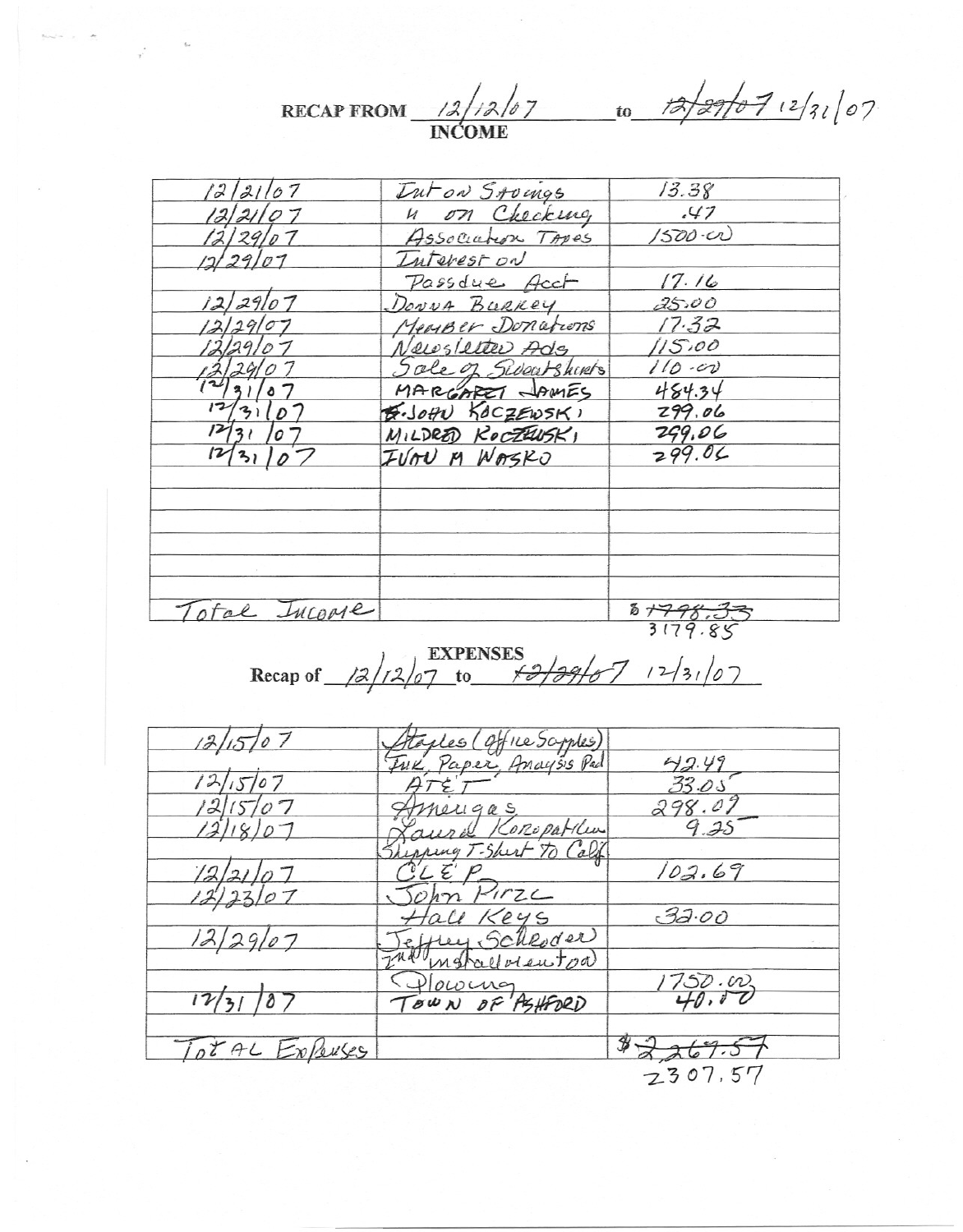## **Financial/Progress Report** for **LCIA KITCHEN January 9, 2008**

I met with the State Health Inspector on January 8, 2008. He had sent me some more questions that had to be answered on Dec. 17, 2007. He inadvertently sent it to the LCIA mailbox instead of to my home as I had requested. Somehow the letter got into my personal mailbox, which is 201, and I never received the letter until after Christmas was over. He now will send whatever to my home address to expedite things.

We went over sanitization and he gave a lot of good pointers. He will look over the answers that I gave him and because this was a plan of operation he will probably have an answer for me by Thursday. Once he approves this plan than I will be able to obtain the permit for the renovations from the town.

I have one more bid to get for the electrical work. If anyone knows of any CT licensed plumbers that would like to bid have them give me a call. I have the one bid that is good and I will go with that if I have too.

I have an estimate from Mather Countertops in Windsor. This is purely an over-the-phone estimate with the information that I gave them. They are coming out to see the counters on Jan. 16 to take exact measurements and show me some samples of countertops.

#### **OVER-THE-PHONE GUESSTIMATE**

- \$1,705 Formica, Seamless, back and side sashes, with square fronts. This countertop is the mediocre one that bends easily like linoleum.
- \$1,855 for the more durable countertops.

Add

- \$900.00 for installation (if need be)
- ?????? Glue

Kay M. Warren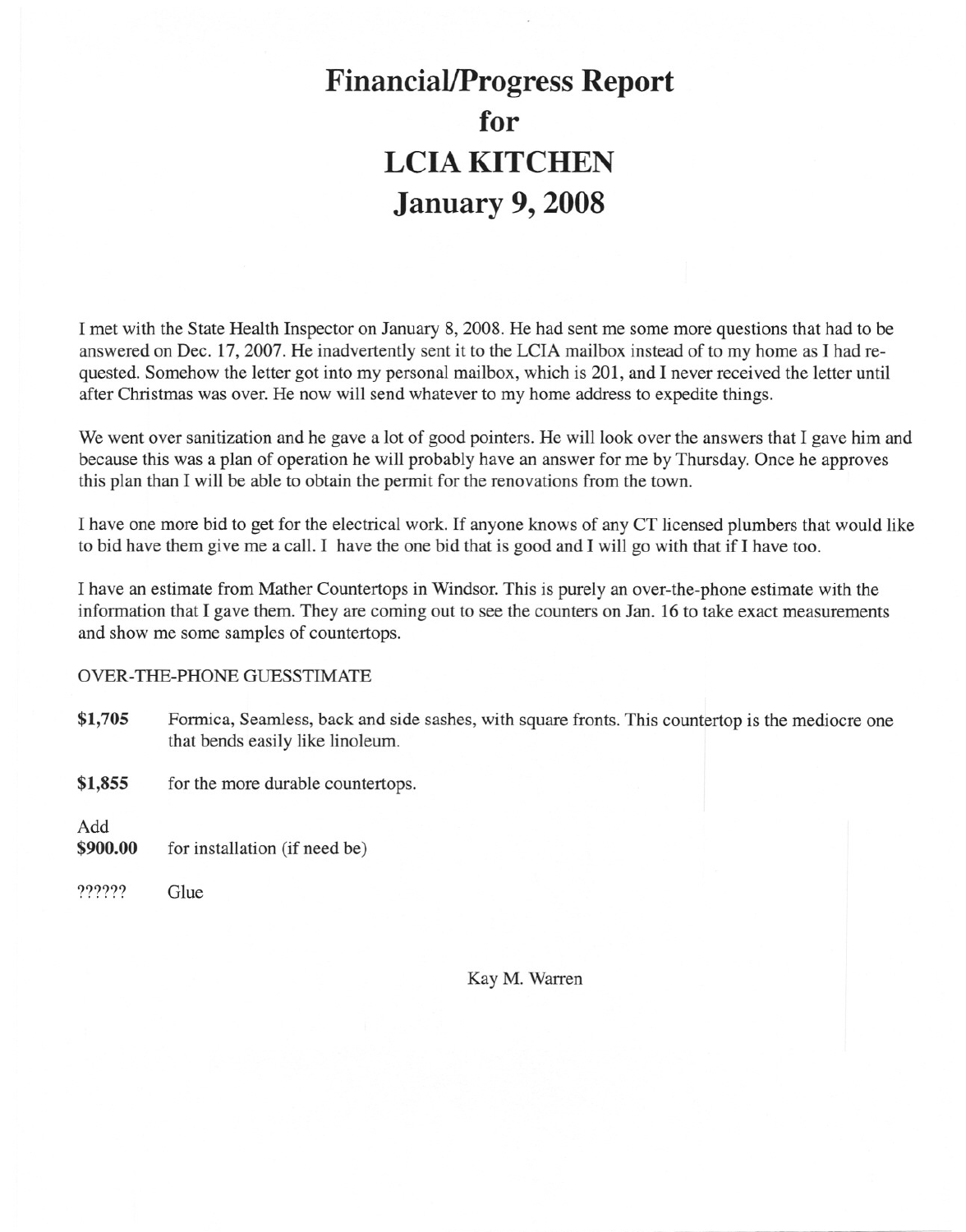